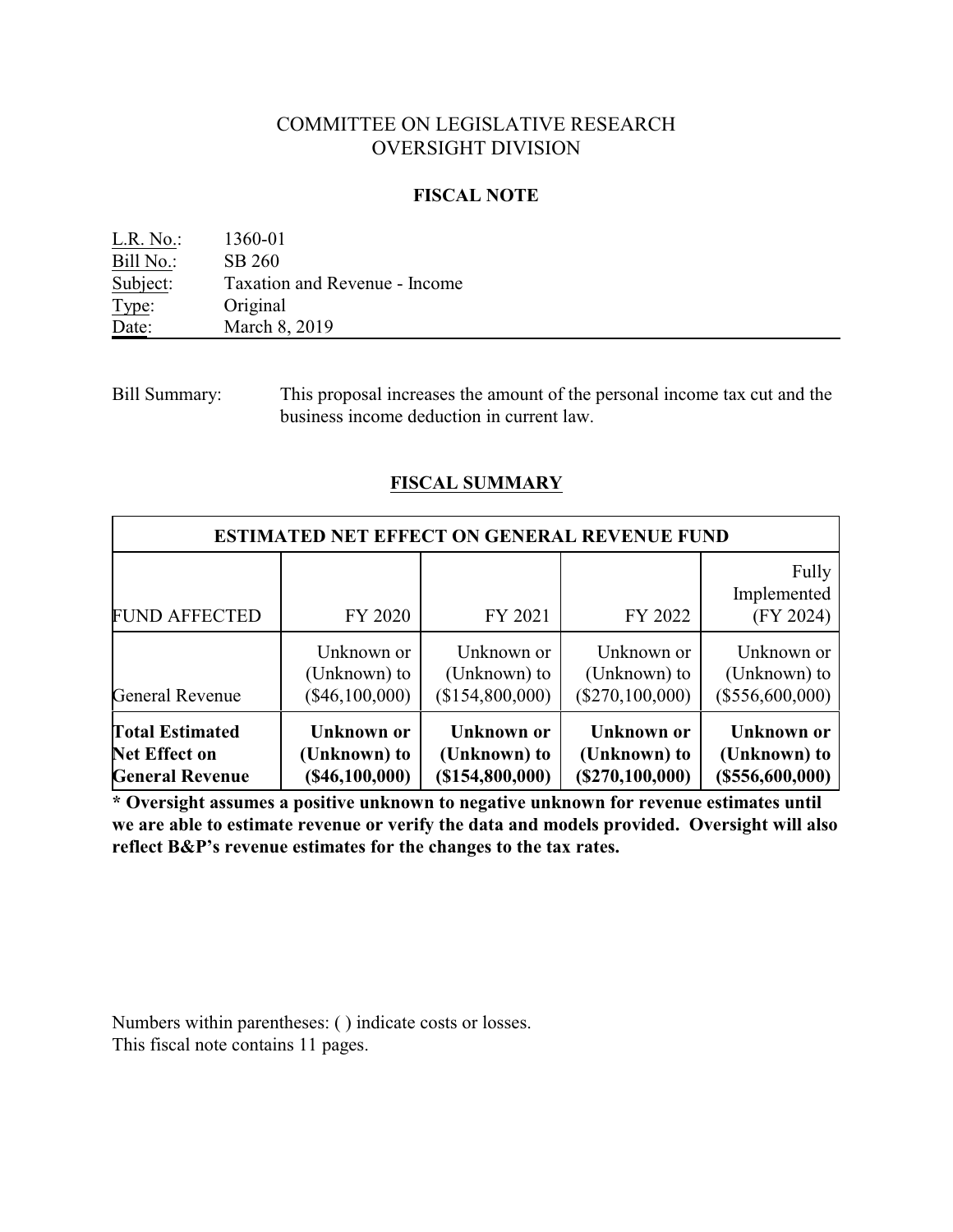| <b>ESTIMATED NET EFFECT ON OTHER STATE FUNDS</b>                    |         |         |         |                                   |
|---------------------------------------------------------------------|---------|---------|---------|-----------------------------------|
| <b>FUND AFFECTED</b>                                                | FY 2020 | FY 2021 | FY 2022 | Fully<br>Implemented<br>(FY 2024) |
|                                                                     |         |         |         |                                   |
|                                                                     |         |         |         |                                   |
| <b>Total Estimated</b><br>Net Effect on Other<br><b>State Funds</b> | \$0     | \$0     | \$0     | \$0                               |

|                                                                            | <b>ESTIMATED NET EFFECT ON FEDERAL FUNDS</b> |         |         |                                   |
|----------------------------------------------------------------------------|----------------------------------------------|---------|---------|-----------------------------------|
| <b>FUND AFFECTED</b>                                                       | FY 2020                                      | FY 2021 | FY 2022 | Fully<br>Implemented<br>(FY 2024) |
|                                                                            |                                              |         |         |                                   |
|                                                                            |                                              |         |         |                                   |
| <b>Total Estimated</b><br><b>Net Effect on All</b><br><b>Federal Funds</b> | \$0                                          | \$0     | \$0     | \$0                               |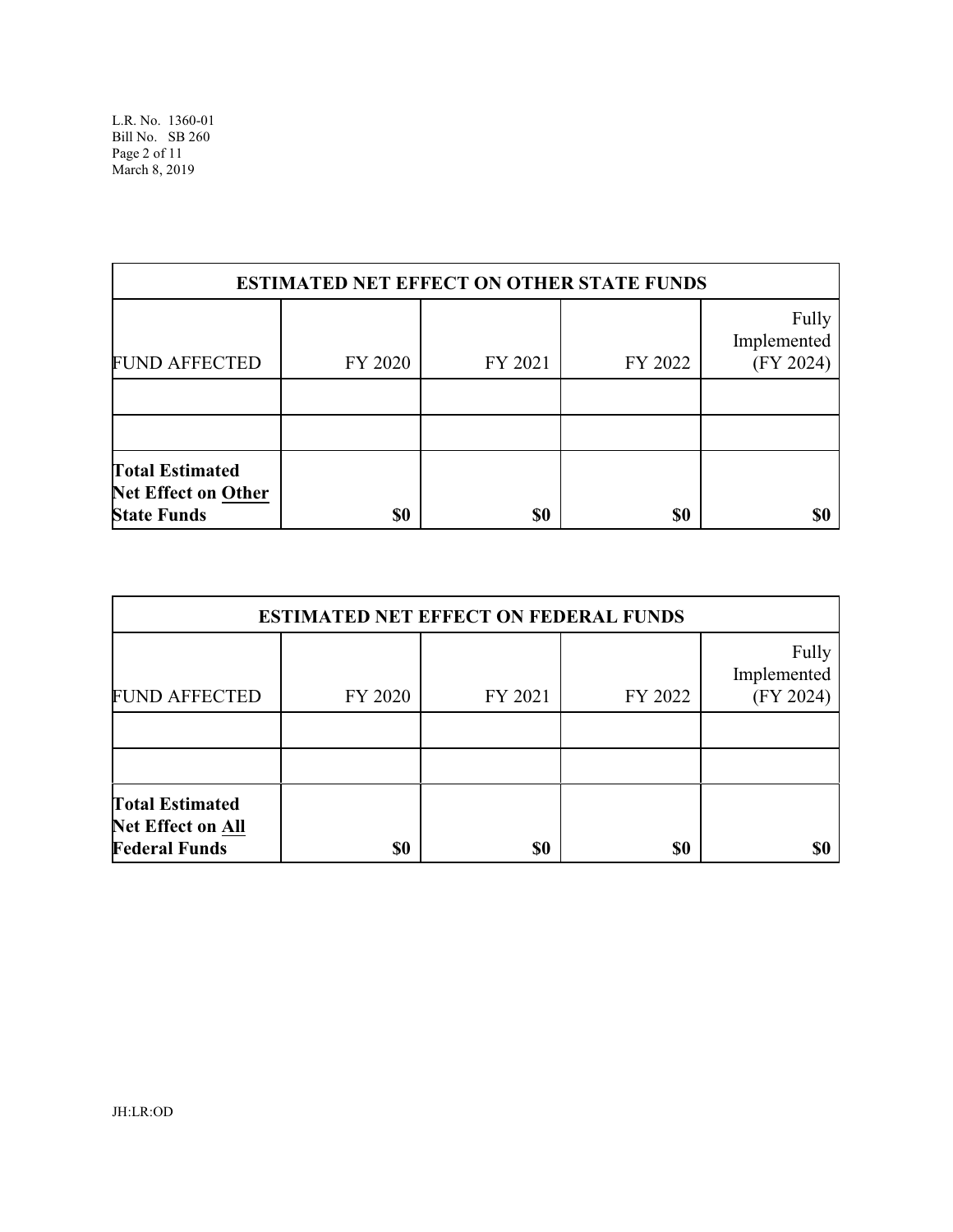| <b>ESTIMATED NET EFFECT ON FULL TIME EQUIVALENT (FTE)</b>    |         |         |         |                                   |
|--------------------------------------------------------------|---------|---------|---------|-----------------------------------|
| <b>FUND AFFECTED</b>                                         | FY 2020 | FY 2021 | FY 2022 | Fully<br>Implemented<br>(FY 2024) |
|                                                              |         |         |         |                                   |
|                                                              |         |         |         |                                   |
| <b>Total Estimated</b><br><b>Net Effect on</b><br><b>FTE</b> |         | 0       |         |                                   |

 $\boxtimes$  Estimated Net Effect (expenditures or reduced revenues) expected to exceed \$100,000 in any of the three fiscal years after implementation of the act.

| <b>ESTIMATED NET EFFECT ON LOCAL FUNDS</b> |         |         |         |                                   |
|--------------------------------------------|---------|---------|---------|-----------------------------------|
| <b>FUND AFFECTED</b>                       | FY 2020 | FY 2021 | FY 2022 | Fully<br>Implemented<br>(FY 2024) |
| <b>Local Government</b>                    | \$0     | \$0     | \$0     | \$0                               |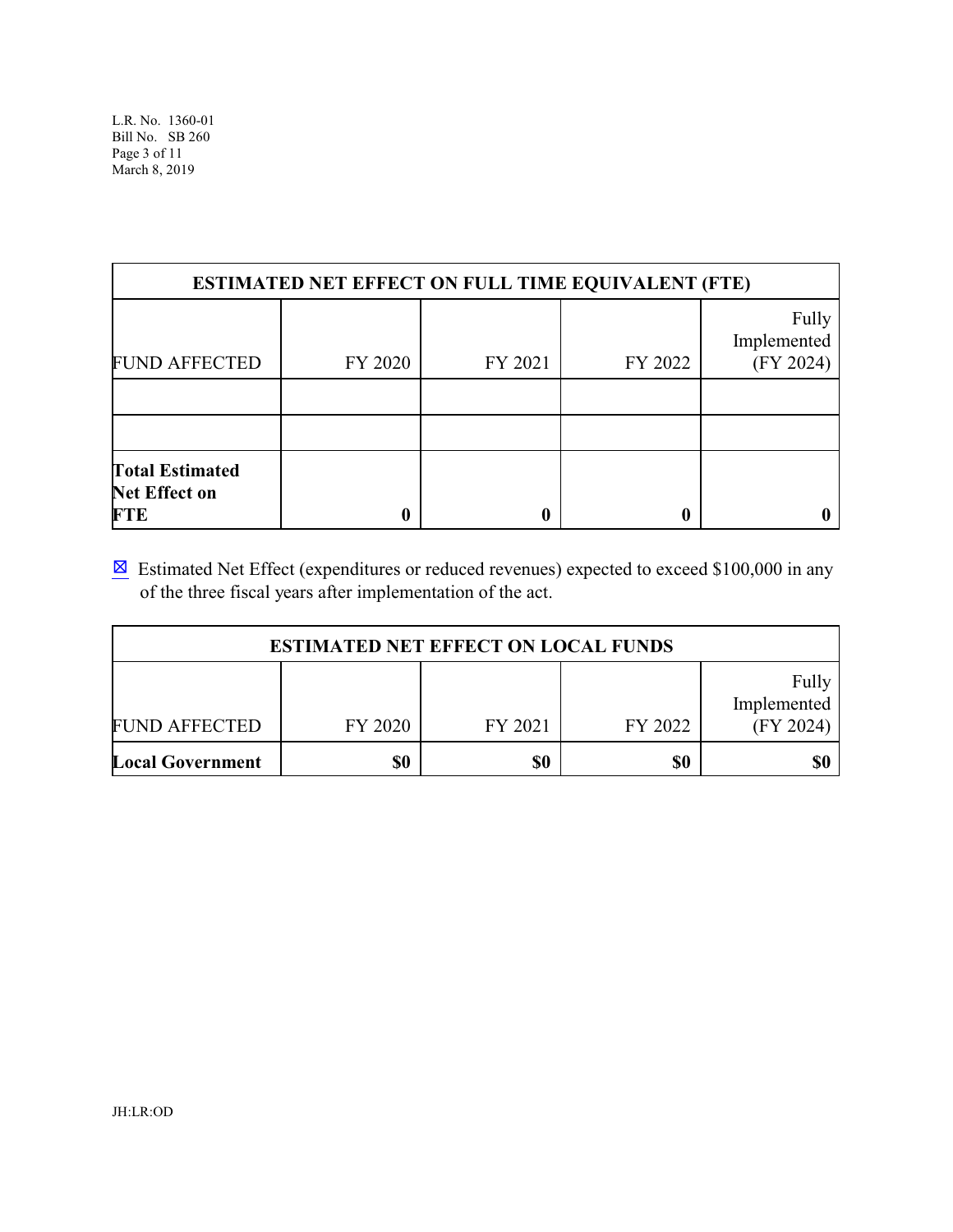L.R. No. 1360-01 Bill No. SB 260 Page 4 of 11 March 8, 2019

#### **FISCAL ANALYSIS**

#### ASSUMPTION

**Oversight** notes the current projected Individual Income Tax Rate is calculated with SB 509 (2014) and HB 2540 (2018) reductions as follows: TY 2018 it was 5.9% (.1% reduction from SB 509) TY 2019 it is 5.4% (.1% reduction from SB 509 + .4% reduction from HB 2540) TY 2020 will be 5.3% (.1% reduction from SB 509) TY 2021 will be 5.2% (.1% reduction from SB 509) TY 2022 will be 5.1% (last .1% reduction from SB 509)

Officials at the **Office of Administration Division of Budget and Planning** (**B&P**) assume §143.011.2 would end the current rate reductions, created under SB 509 (2014), after two reductions. B&P notes that as of tax year 2019, two reductions have now occurred.

Section 143.011.4 would create additional top rate reductions beginning tax year 2020. The top rate of tax may be reduced by 0.2% each year that net general revenue collected in the previous fiscal year exceeds the highest amount of net general revenue collected in any of the three previous fiscal years by at least \$150 million. The aggregate amount of reductions shall not exceed 0.8%. Table 1 shows the tax rate changes under this proposal.

| Tax Year | <b>Current Law</b> | Proposal* |
|----------|--------------------|-----------|
| 2019     | $5.4\%$            | $5.4\%$   |
| 2020     | 5.3%               | $5.2\%$   |
| 2021     | $5.2\%$            | $5.0\%$   |
| 2022     | $5.1\%$            | 4.8%      |
| 2023     | $5.1\%$            | $4.6\%$   |

Table 1: Tax Rates

\*Assumes growth triggers occur in consecutive years

Section 143.022.4 would increase the amount of pass-through business income exempt from individual income tax from 5% increments to 10% increments, beginning with tax year 2020. B&P notes that the current pass-through business exemption was 5% in tax year 2018 and has increased to 10% for tax year 2019. Table 2 shows the pass-through business exemption under this proposal.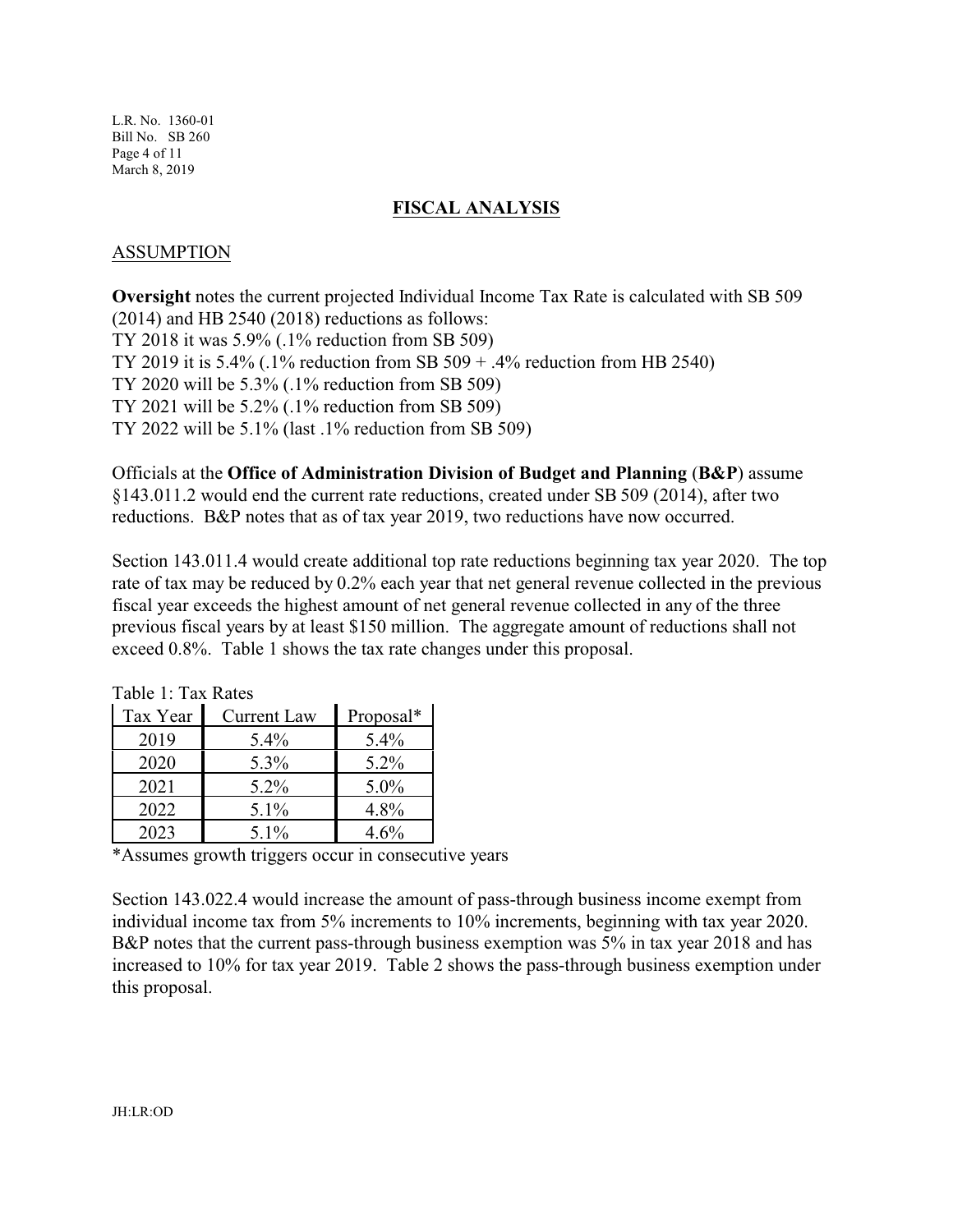L.R. No. 1360-01 Bill No. SB 260 Page 5 of 11 March 8, 2019

# ASSUMPTION (continued)

| Tax Year | <b>Current Law</b> | Proposal* |
|----------|--------------------|-----------|
| 2019     | $10\%$             | 10%       |
| 2020     | 15%                | 20%       |
| 2021     | 20%                | 30%       |
| 2022     | 20%                | 40%       |
| 2023     | 20%                | 50%       |

Table 2: Pass-through Business Exemption

\*Assumes growth triggers occur in consecutive years

For the purpose of this fiscal note, B&P will assume that the income tax rate reductions and business income exemptions scheduled to occur under current law and under this proposal happen in consecutive years. Based on tax year 2016 data, the most recent complete tax year available, B&P estimates that this proposal will decrease Total State Revenue and General Revenue by \$46.1 million in FY 2020. Once fully implemented, in FY 2024, B&P estimates that this proposal will decrease Total State Revenue and General Revenue by \$556.6 million annually. The following tables show B&P's estimated impacts by tax year and fiscal year.

Table 3: Estimated Impact by Tax Year

| Tax Year | <b>GR</b> Loss |
|----------|----------------|
| 2020     | (\$109.7)      |
| 2021     | $(\$217.2)$    |
| 2022     | $(\$343.0)$    |
| 2023     | $(\$556.6)$    |

\*Assumes growth triggers occur in consecutive years

Table 4: Estimated Impact by Fiscal Year

| Fiscal Year | <b>GR</b> Loss |
|-------------|----------------|
| 2020        | $(\$46.1)$     |
| 2021        | (\$154.8)      |
| 2022        | $(\$270.1)$    |
| 2023        | $(\$432.7)$    |
| 2024        | $(\$556.6)$    |

\*Assumes growth triggers occur in consecutive years

**Oversight** notes that B&P uses a 42% in first fiscal year and 58% split in the second year to convert the income tax numbers from tax year to fiscal year.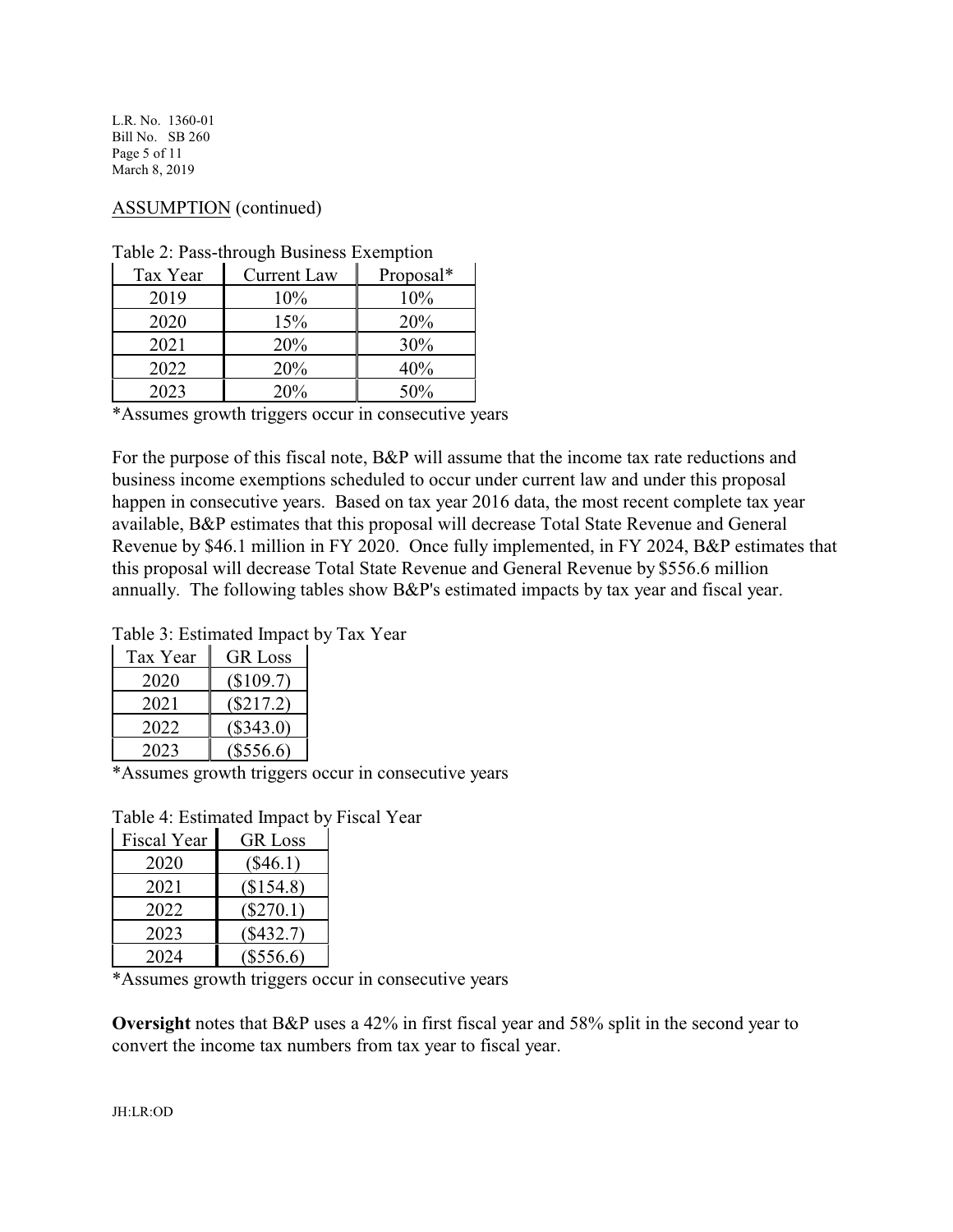L.R. No. 1360-01 Bill No. SB 260 Page 6 of 11 March 8, 2019

# ASSUMPTION (continued)

**Oversight** will use the estimates provided by B&P for the fiscal note.

Officials at the **Department of Revenue** (**DOR**) assume the Department used its internal Income Tax Model that contains confidential taxpayer data to create the fiscal impact. The Department believes that the tax rates, as proposed, could become as follows:

| <b>Tax Rates</b> |       |  |
|------------------|-------|--|
| <b>Tax Year</b>  | Rate  |  |
| 2018             | 5.90% |  |
| 2019             | 5.40% |  |
| 2020             | 5.20% |  |
| 2021             | 5.00% |  |
| 2022             | 4.80% |  |
| 2023             | 4.60% |  |
| 2024             | 4.60% |  |

The business income subtraction percent, as proposed, was analyzed for this bill as follows:

| <b>Business Income Subtraction</b> |            |  |
|------------------------------------|------------|--|
|                                    | Percent    |  |
| <b>Tax Year</b>                    | Percentage |  |
| 2018                               | 5%         |  |
| 2019                               | 10%        |  |
| 2020                               | 20%        |  |
| 2021                               | 30%        |  |
| 2022                               | 40%        |  |
| 2023                               | 50%        |  |
| 2024                               | 50%        |  |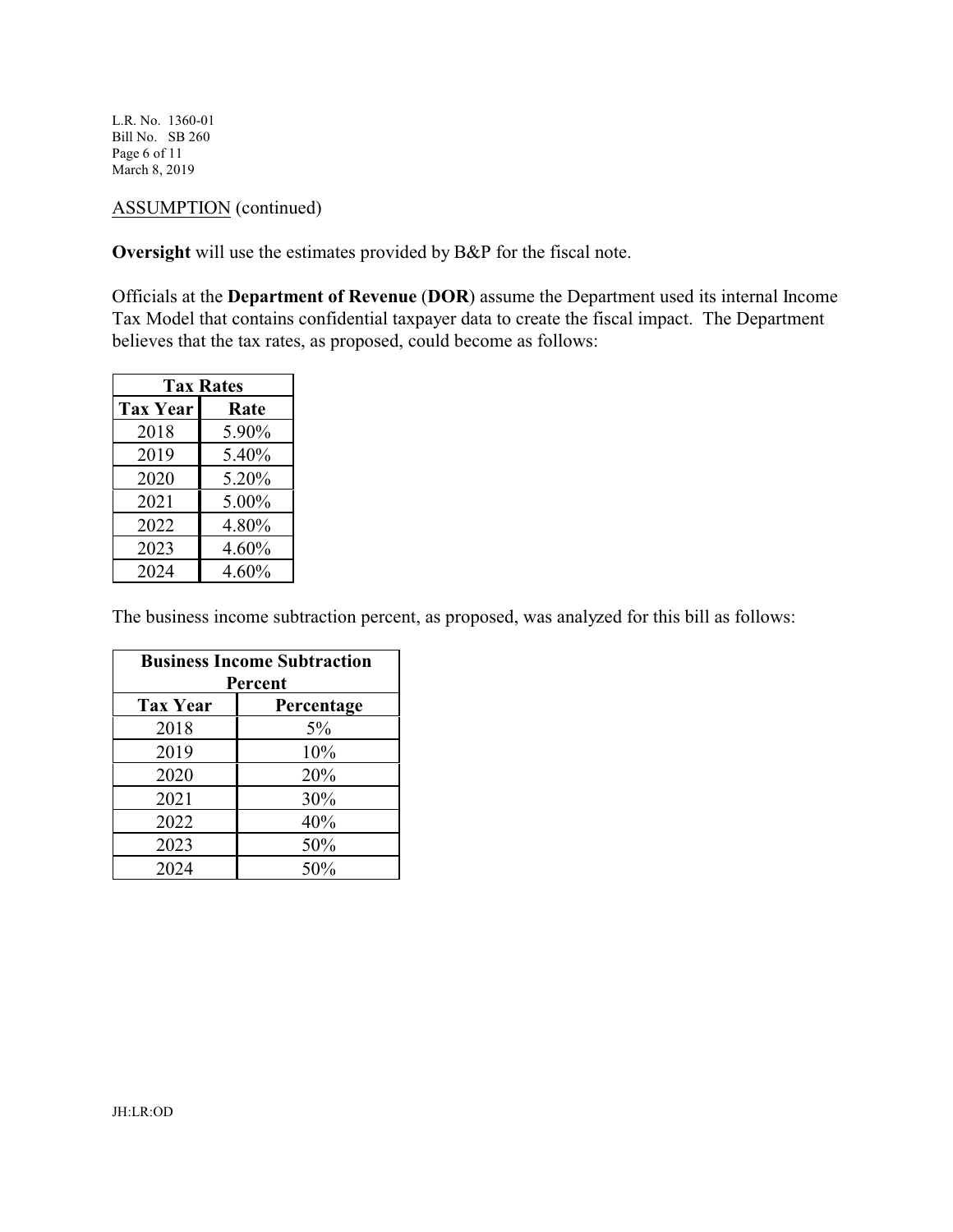L.R. No. 1360-01 Bill No. SB 260 Page 7 of 11 March 8, 2019

## ASSUMPTION (continued)

Impact to Total State Revenues

| <b>Fiscal</b><br>Year | Impact               |
|-----------------------|----------------------|
| <b>FY 20</b>          | \$0.0                |
| <b>FY 21</b>          | $(\$46,807,153.30)$  |
| <b>FY 22</b>          | (\$157,290,075.90)   |
| <b>FY 23</b>          | $(\$274,911,890.50)$ |
| <b>FY 24</b>          | $(\$445,150,465.20)$ |
| <b>FY 25</b>          | $(\$576,665,757.00)$ |

**Oversight** currently does not have the data or resources available to produce independent revenue projections, therefore Oversight uses the same assumptions for revenue growth as the FY 2020 Consensus Revenue Estimate (CRE) for revenue growth in all future years. The CRE assumes an increase in net general revenue collections of \$192.6 million for FY 2020.

**Oversight** notes pursuant to §143.011 - §143.022 (SBs 509 & 496 2014) if the previous fiscal year's net general revenue collections exceed the highest net general revenue collections of the three previous fiscal years by at least \$150 million, then there will be a reduction in the individual income tax rate by one-tenth of a percent and a reduction for individual income tax filers of 5% of "business income." These reductions will reduce net General Revenue collections by an estimated \$160.0 million annually. Oversight notes the proposed legislation may impact future net revenue collections and could impact future triggering of the rate reductions required under §143.011 - §143.022.

**Oversight** notes that it **does not currently have the resources and/or access to state tax data** to produce an independent revenue estimate and is unable to verify the revenue estimates provided by B&P and DOR.

Oversight assumes a positive unknown to negative unknown for revenue estimates until we are able to estimate revenue or verify the data and models provided. Oversight will also reflect B&P's revenue estimates.

Officials at the **University of Missouri Economic & Policy Analysis Research Center** (**EPARC**) assume this bill increases the amount of the personal income tax cut and the business income deduction in current law. Specifically, this bill would increase the personal income tax cut by an additional 0.1%. Current law states that when a revenue threshold is met, the top personal income tax rate will be cut by one-tenth of one percent the following tax year. This bill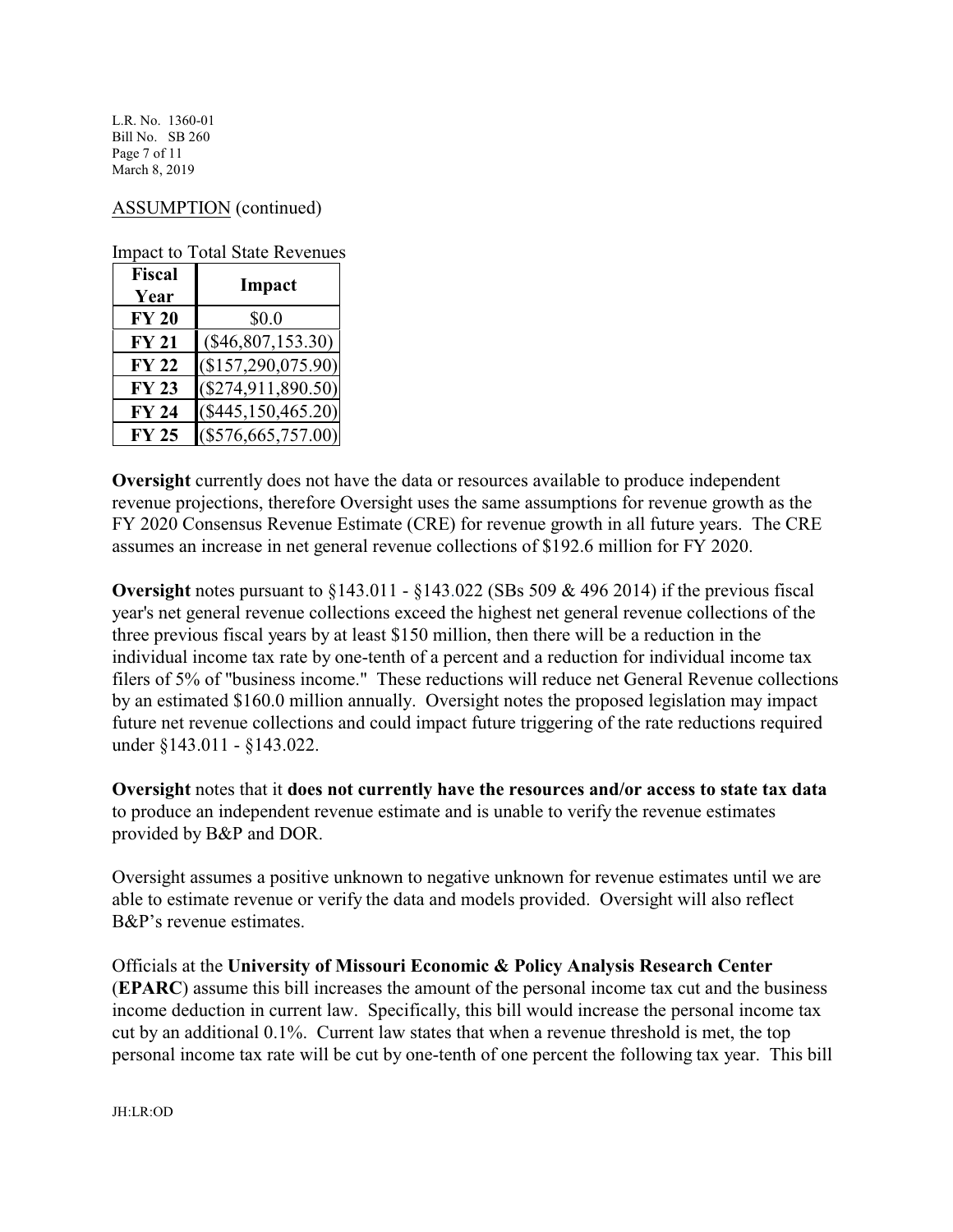L.R. No. 1360-01 Bill No. SB 260 Page 8 of 11 March 8, 2019

## ASSUMPTION (continued)

would increase this cut to one-fifth of one percent. As well, this bill would increase the business income deduction by 5%. Current law states that when a revenue threshold is met, the business income deduction will be increased by 5% the following tax year. This bill would allow, when the revenue threshold is met, the business income deduction to be increased by 10% the following year.

In order to estimate the maximum impact of this bill, we will need to estimate the impact of current law on General Revenue for the tax years 2020, 2021, and 2022 as if the revenue threshold within this statute were met every year. We will then estimate the impact of the parameters of this bill independently. The maximum impact of SB 280 results from the difference between these two estimates. We will subtract the impact of current law from the estimated impact of the parameters of this bill.

#### Impact of Current Law:

In order to estimate the maximum impact of this bill, we will need to estimate the impact of current law on General Revenue for the tax years 2020, 2021, and 2022 as if the revenue threshold within this statute were met every year. The following table shows these estimates (dollar amounts are in millions):

| Year            | Top Tax<br>Rate | <b>Business</b><br>Income<br>Deduction | Net Tax Due | Reduction in Net<br><b>General Revenue</b> |
|-----------------|-----------------|----------------------------------------|-------------|--------------------------------------------|
| <b>Baseline</b> | 5.40%           | 10%                                    | \$5,680.602 | \$0                                        |
| 2020            | 5.30%           | 15%                                    | \$5,552.643 | \$127.959                                  |
| 2021            | 5.20%           | 20%                                    | \$5,426.503 | \$254.099                                  |
| 2022            | 5.10%           | 25%                                    | \$5,302.269 | \$378.333                                  |

We see in the above table the reduction in Net General Revenue should the revenue threshold be met every year and the top tax rate is reduced in 0.1% increments and the business income deduction is increased in 5% increments. In 2020, current law will reduce Net General Revenue by \$127.959 million. In 2021, current law will reduce Net General Revenue by \$254.099 million. In 2022, current law will reduce Net General Revenue by \$378.333 million.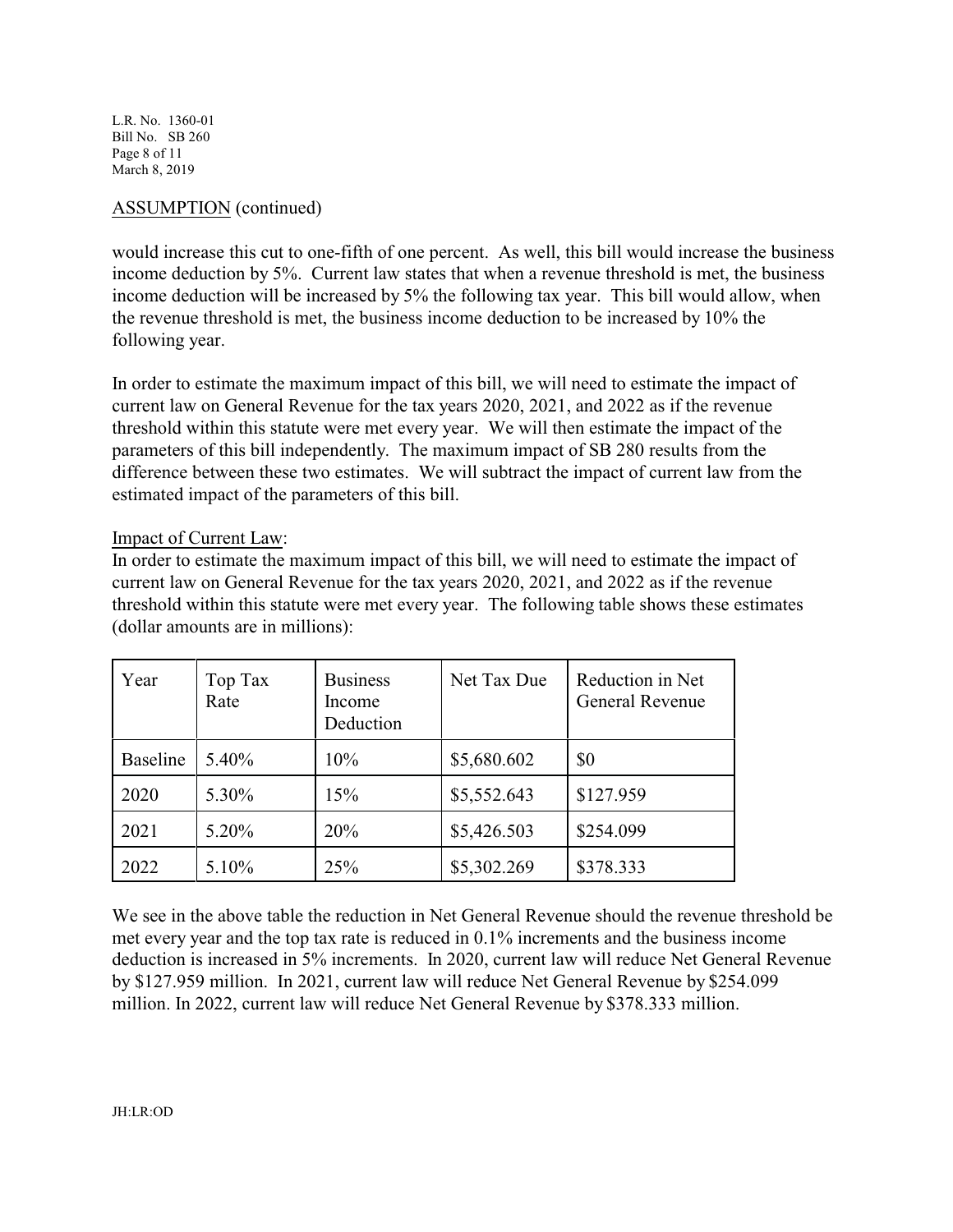L.R. No. 1360-01 Bill No. SB 260 Page 9 of 11 March 8, 2019

## ASSUMPTION (continued)

#### Impact of New Parameters:

Next we will need to estimate the impact of the parameter changes suggested by this bill independently. Again, we will assume the revenue threshold will be met every year. The following table shows these estimates (dollar amounts are in millions):

| Year            | Top Tax<br>Rate | <b>Business</b><br>Income<br>Deduction | Net Tax Due | Reduction in<br>Net General<br>Revenue | <b>Additional Loss</b><br>of Revenue |
|-----------------|-----------------|----------------------------------------|-------------|----------------------------------------|--------------------------------------|
| <b>Baseline</b> | 5.40%           | 10%                                    | \$5,680.602 | \$0                                    | \$0                                  |
| 2020            | $5.20\%$        | 20%                                    | \$5,426.503 | \$254.099                              | \$126.140                            |
| 2021            | $5.00\%$        | 30%                                    | \$5,179.144 | \$501.458                              | \$247.359                            |
| 2022            | 4.80%           | 40%                                    | \$4,934.937 | \$745.665                              | \$367.332                            |

We see in the above table the reduction in Net General Revenue should the revenue threshold be met every year and the top tax rate is reduced in 0.2% increments and the business income deduction is increased in 10% increments. In 2020, these new parameters will reduce Net General Revenue by \$254.099 million. In 2021, these new parameters will reduce Net General Revenue by \$501.458 million. In 2022, these new parameters will reduce Net General Revenue by \$745.665 million.

#### Impact of this Proposal:

As stated before, the maximum impact of this proposal results from the difference between the impact of current law and the estimated impact of the parameters of this bill.

In 2020 we estimate the parameters of this bill will reduce revenue by \$254.099 million compared to the baseline. This is an additional loss of revenue of \$126.140 million beyond the impact estimate of current law of \$127.959 million. Therefore, in 2020 we would expect a loss in Net General Revenue of \$126.140 million due to this bill.

In 2021 we estimate the parameters of this bill will reduce revenue by \$501.458 million compared to the baseline. This is an additional loss of revenue of \$247.359 million beyond the impact estimate of current law of \$254.099 million. Therefore, in 2021 we would expect a loss in Net General Revenue of \$247.359 million due to this bill.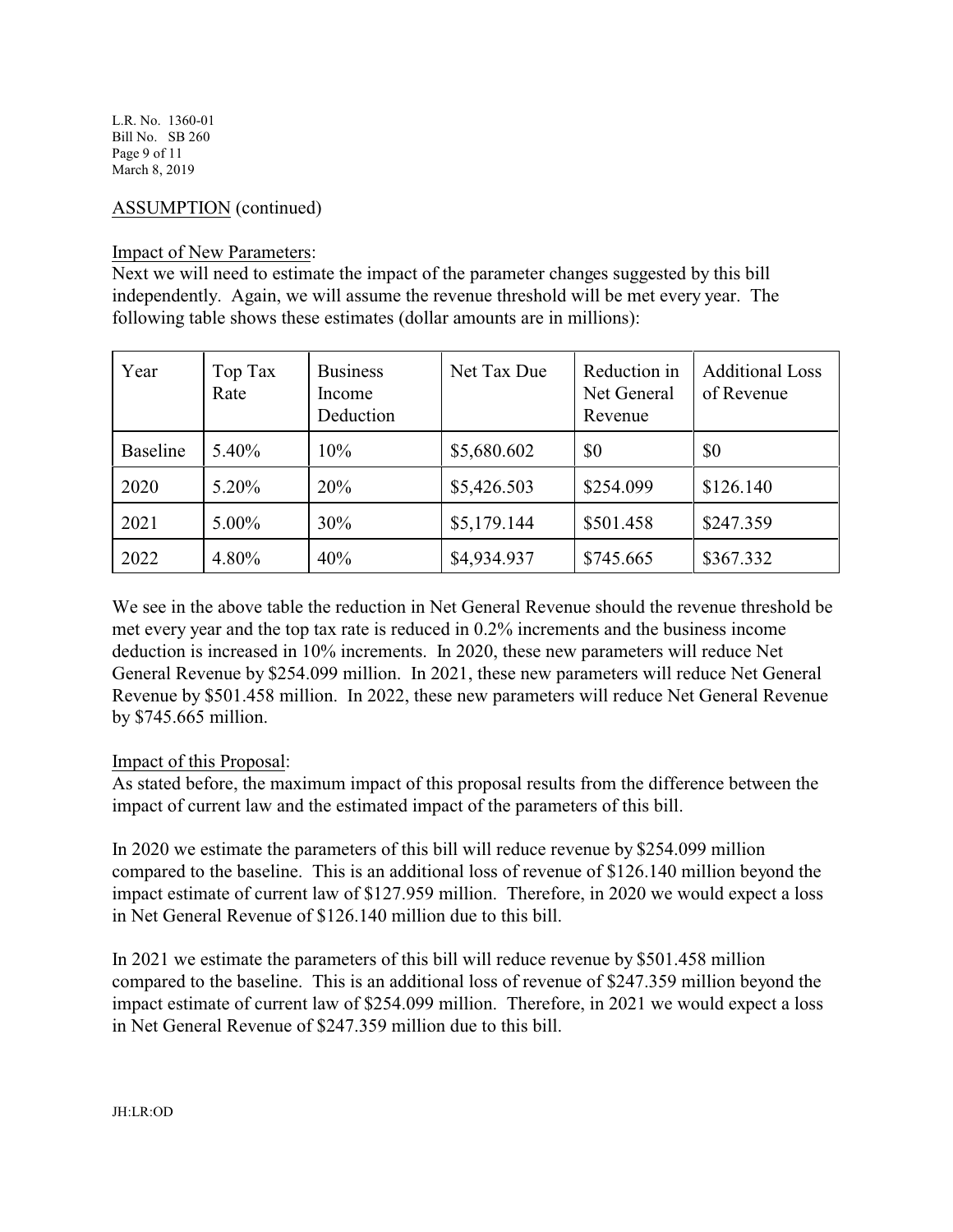L.R. No. 1360-01 Bill No. SB 260 Page 10 of 11 March 8, 2019

#### ASSUMPTION (continued)

In 2022 we estimate the parameters of this bill will reduce revenue by \$745.665 million compared to the baseline. This is an additional loss of revenue of \$367.332 million beyond the impact estimate of current law of \$378.333 million. Therefore, in 2022 we would expect a loss in Net General Revenue of \$367.332 million due to this bill.

Conclusion: In 2020 we would expect a loss in Net General Revenue of \$126.140 million due to this bill. In 2021 we would expect a loss in Net General Revenue of \$247.359 million due to this bill. In 2022 we would expect a loss in Net General Revenue of \$367.332 million due to this bill.

| FISCAL IMPACT -                                                                             |                   |                    |                   | Fully              |
|---------------------------------------------------------------------------------------------|-------------------|--------------------|-------------------|--------------------|
| <b>State Government</b>                                                                     | FY 2020           |                    |                   | Implemented        |
|                                                                                             | $(6 \text{ Mo.})$ | FY 2021            | FY 2022           | (FY 2024)          |
| <b>GENERAL</b>                                                                              |                   |                    |                   |                    |
| <b>REVENUE</b>                                                                              |                   |                    |                   |                    |
| Revenue Reduction -                                                                         |                   |                    |                   |                    |
| DOR §143.011 &                                                                              |                   |                    |                   |                    |
| §143.022 reduction                                                                          |                   |                    |                   |                    |
| in individual income                                                                        |                   |                    |                   |                    |
| tax rate and pass                                                                           |                   |                    |                   |                    |
| through rate                                                                                | $(\$46,100,000)$  | (\$154,800,000)    | $(\$270,100,000)$ | $(\$556,600,000)$  |
| <b>ESTIMATED NET</b>                                                                        |                   |                    |                   |                    |
| <b>EFFECT ON</b>                                                                            |                   |                    |                   |                    |
| <b>GENERAL</b>                                                                              |                   |                    |                   |                    |
| <b>REVENUE</b>                                                                              | $($ \$46,100,000) | $($ \$154,800,000) | (S270, 100, 000)  | $($ \$556,600,000) |
| * Oversight assumes a positive unknown to negative unknown for revenue estimates until      |                   |                    |                   |                    |
| we are able to estimate revenue or verify the data and models provided. Oversight will also |                   |                    |                   |                    |
| reflect B&P's revenue estimates for the changes to the tax rates.                           |                   |                    |                   |                    |
|                                                                                             |                   |                    |                   |                    |
| FISCAL IMPACT -                                                                             |                   |                    |                   | Fully              |
| Local Government                                                                            | FY 2020           |                    |                   | Implemented        |
|                                                                                             | $(6 \text{ Mo.})$ | FY 2021            | FY 2022           | (FY 2024)          |
|                                                                                             |                   |                    |                   |                    |
|                                                                                             |                   |                    |                   |                    |

| $\sim$<br>____<br>$\sim$ |
|--------------------------|
|--------------------------|